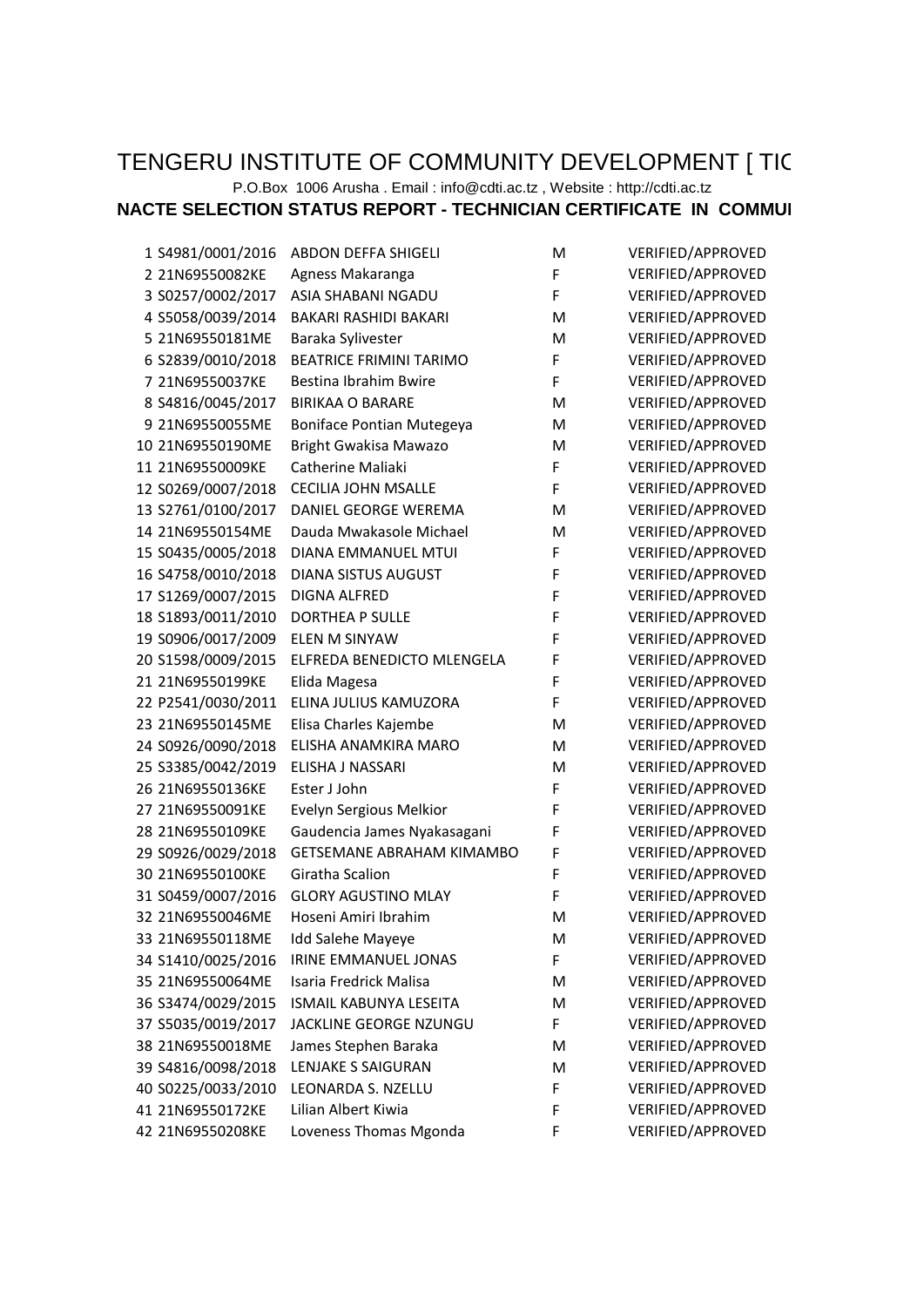| 43 S4260/0019/2018 | <b>LUCY SIPHAELY TULO</b> | F | VERIFIED/APPROVED |
|--------------------|---------------------------|---|-------------------|
| 44 21N69550027KE   | Mariam Mganga Majura      | F | VERIFIED/APPROVED |
| 45 P0672/0040/2015 | <b>MARY PAULA</b>         | F | VERIFIED/APPROVED |
| 46 S4815/0059/2018 | MATHAYO REMOINETH MSUYAI  | M | VERIFIED/APPROVED |
| 47 21N69550127KE   | Mercy Bernard Kilembe     | F | VERIFIED/APPROVED |
| 48 S0169/0022/2008 | MICHAEL B MICHAEL         | M | VERIFIED/APPROVED |
| 49 S3772/0072/2018 | SABATO DANIEL NYANGI      | M | VERIFIED/APPROVED |
| 50 S4004/0421/2013 | SALEHE I ALLY             | M | VERIFIED/APPROVED |
| 51 S3777/0078/2018 | SAMSON SAMWEL SHASHI      | M | VERIFIED/APPROVED |
| 52 S3321/0090/2011 | SHABANI ABDALLAH          | M | VERIFIED/APPROVED |
| 53 21N69550073KE   | Shukrani Fredrick Nkomola | F | VERIFIED/APPROVED |
| 54 S0551/0087/2018 | SILAJU IBADI NAJUMWE      | M | VERIFIED/APPROVED |
| 55 S3661/0069/2015 | <b>SUBIRA SEIF MNONJI</b> | F | VERIFIED/APPROVED |
| 56 21N69550163KE   | Theopista C Mmbaga        | F | VERIFIED/APPROVED |
| 57 S4353/0081/2018 | VICTORIA PETRO URASSA     | F | VERIFIED/APPROVED |
| 58 P4689/0104/2017 | WITNESS J. MTIHANI        | F | VERIFIED/APPROVED |
| 59 P0578/0052/2015 | <b>ZUBEDA H ALFAN</b>     | F | VERIFIED/APPROVED |
| 60 S2559/0039/2017 | ZULFA HUSSEIN RASHID      | F | VERIFIED/APPROVED |
| 61 P2505/0034/2019 | <b>Neema R Mbise</b>      | F | VERIFIED/APPROVED |
| 62 s0848/0151/2011 | <b>Paschal M Akonaay</b>  | M | VERIFIED/APPROVED |